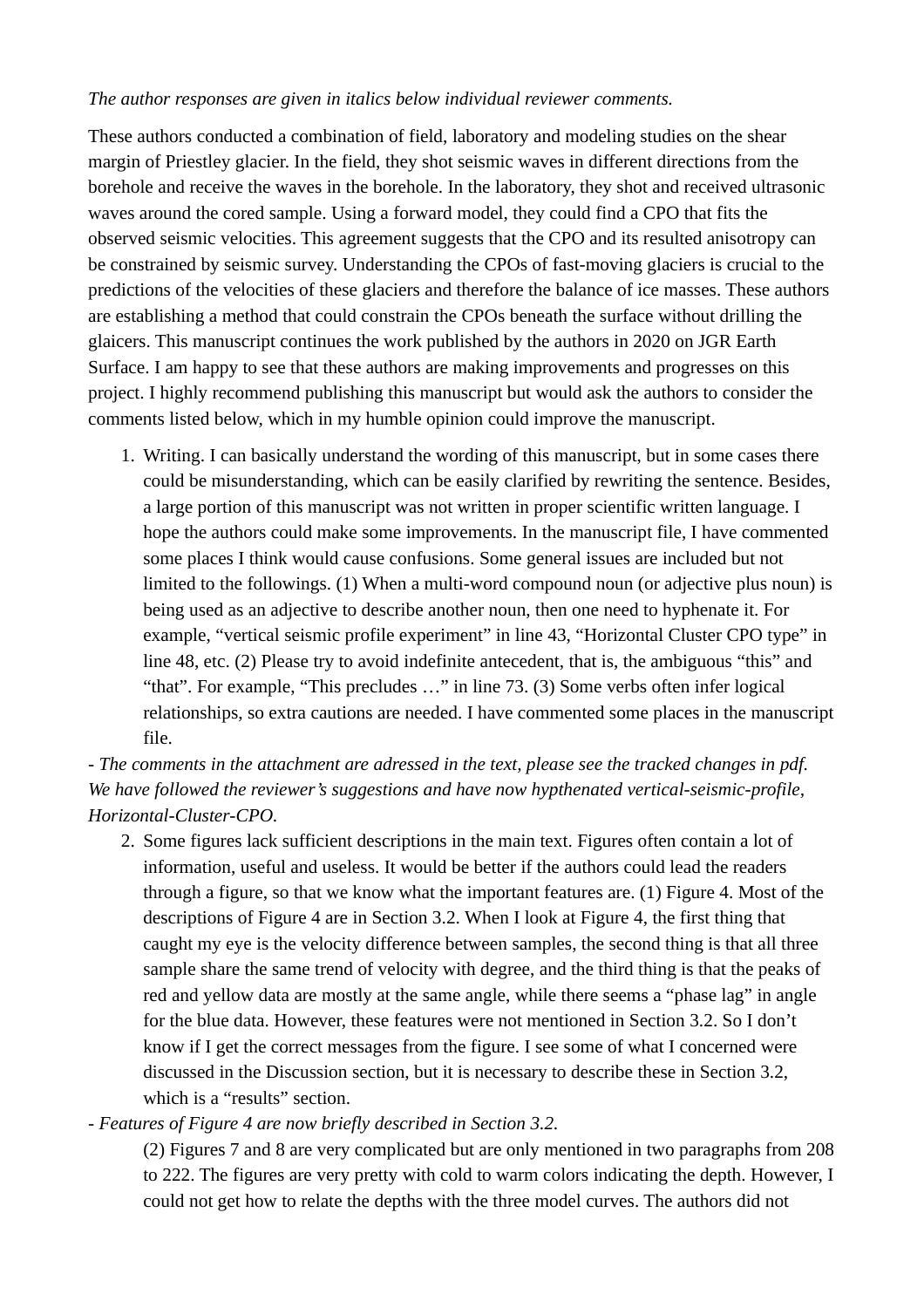mention the use of depth in these figures (apology if the authors actually used the depth info but I missed it). If the depth info is useless, then there is no need to show it in the figure. If the depth is useful, then please describe the results in the text.

*- Depth is now discussed in text: An important observation is that trends in velocity are consistent across the entire depth. The variation with incidence angle is an indication of seismic anisotropy. The combination of these two observations is interpreted to show that a single CPO must be present across the entire depth.*

(3) Figures 11 and 12 should belong to discussion section but were only briefly mentioned in lines 243 to 248. I think it would be interesting to discuss possible causes for the differences between the three.

*- Possible causes for differences in Figures 11 and 12 are discussed in Section 5.1. Figures 11 and 12 are now moved into this Section to move them closer to the discussion in text.*

3. Because three aspects of work were combined in this study, the manuscript is structured a bit differently. Based on my understanding, section 2, 3 and 4 are methods and results for field work, laboratory work and modelling, respectively. In section 2, the authors talked about data collection method, travel-time differences and velocity differences. The section is entitled "Seismic anisotropy informed by a vertical seismic profile shooting". When we talk about seismic anisotropy, two aspects should be included: the radial anisotropy, i.e., velocity difference, and the azimuthal anisotropy, i.e., fast direction. If the authors would like to keep the section title as it, I would ask them to add some descriptions of the fast direction in Section 2.3, so that this subsection is a complete description for anisotropy. If it is not easy to reconstruct the fast direction, I would suggest changing the title of the section and the subsection. The same issue applies to Section 3, in which only wave velocities were described.

*- The section titles have now been changed to "Analysis of ...". The reviewer is correct that no full description of seismic anisotropy is given in sections 2 and 3.*

4. OK, Section 4 is my biggest concern of this manuscript. Here is my understanding for section 4. (1) A CPO pattern was decided: horizontal clustering of c-axes. (2) Calculate the seismic anisotropy induced by this CPO, given different cluster orientation angle and opening angle. (3) Find the best fit for the actual anisotropy. (4) The CPO that gives the best fit is the same the CPO analyzed from the core. The logic is clear. However, I cannot agree with step (1). I think one purpose of this manuscript is to demonstrate that CPOs in a glacier can be constrained by seismic experiments in the field without analyzing the actual core. So I think a reasonable approach is to start with different CPO patterns, like what these authors did in their 2020 JGR paper. In sheared ice, two CPO patterns could form, a single cluster of c-axes and double clusters of c-axes. Given that in the real case the glacial valley may narrow or widen, compressional or tensional deformation may also occur, leading to elongated clusters. So there could be different patterns to start with. I understand that considering multiple clusters may significantly increase the amount of calculations, but it is at least necessary to let readers know why this pattern was decided (Please do not start by mentioning the actual CPO, which is the final answer to check the models). Also, if no other